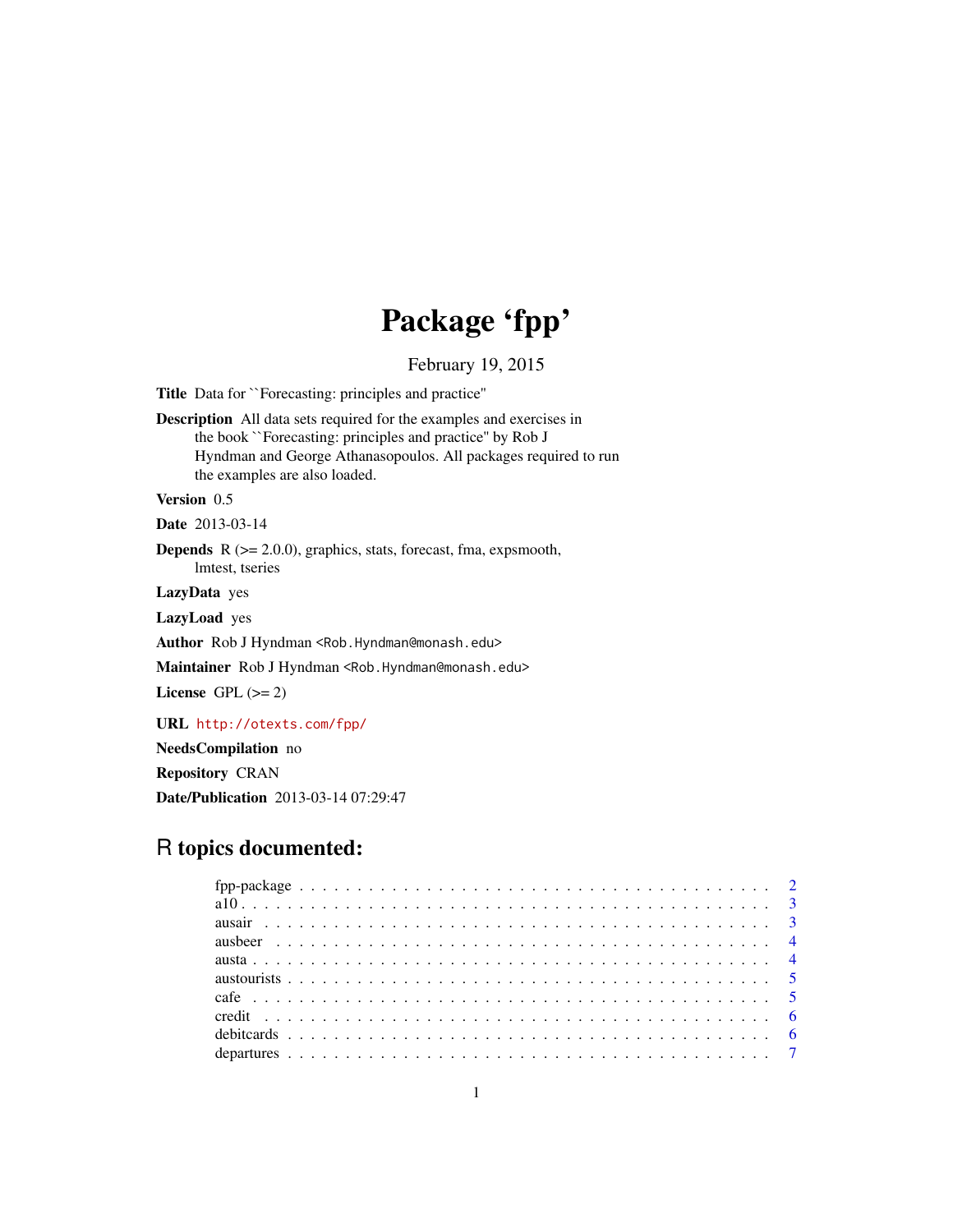# <span id="page-1-0"></span>2 fpp-package

|       |  | where $\epsilon$ is the contract of the contract of the contract of the contract of the contract of the contract of the contract of the contract of the contract of the contract of the contract of the contract of the contract of |
|-------|--|-------------------------------------------------------------------------------------------------------------------------------------------------------------------------------------------------------------------------------------|
| Index |  |                                                                                                                                                                                                                                     |

fpp-package *Data for "Forecasting: principles and practice"*

# Description

All data sets required for the examples and exercises in the book "Forecasting: principles and practice" by Rob J Hyndman and George Athanasopoulos.

# Details

| Package:  | fpp              |
|-----------|------------------|
| Type:     | Package          |
| License:  | GPL <sub>2</sub> |
| LazyLoad: | yes              |

# Author(s)

Rob J Hyndman Maintainer: Rob.Hyndman@monash.edu

# See Also

[forecast](#page-0-0) package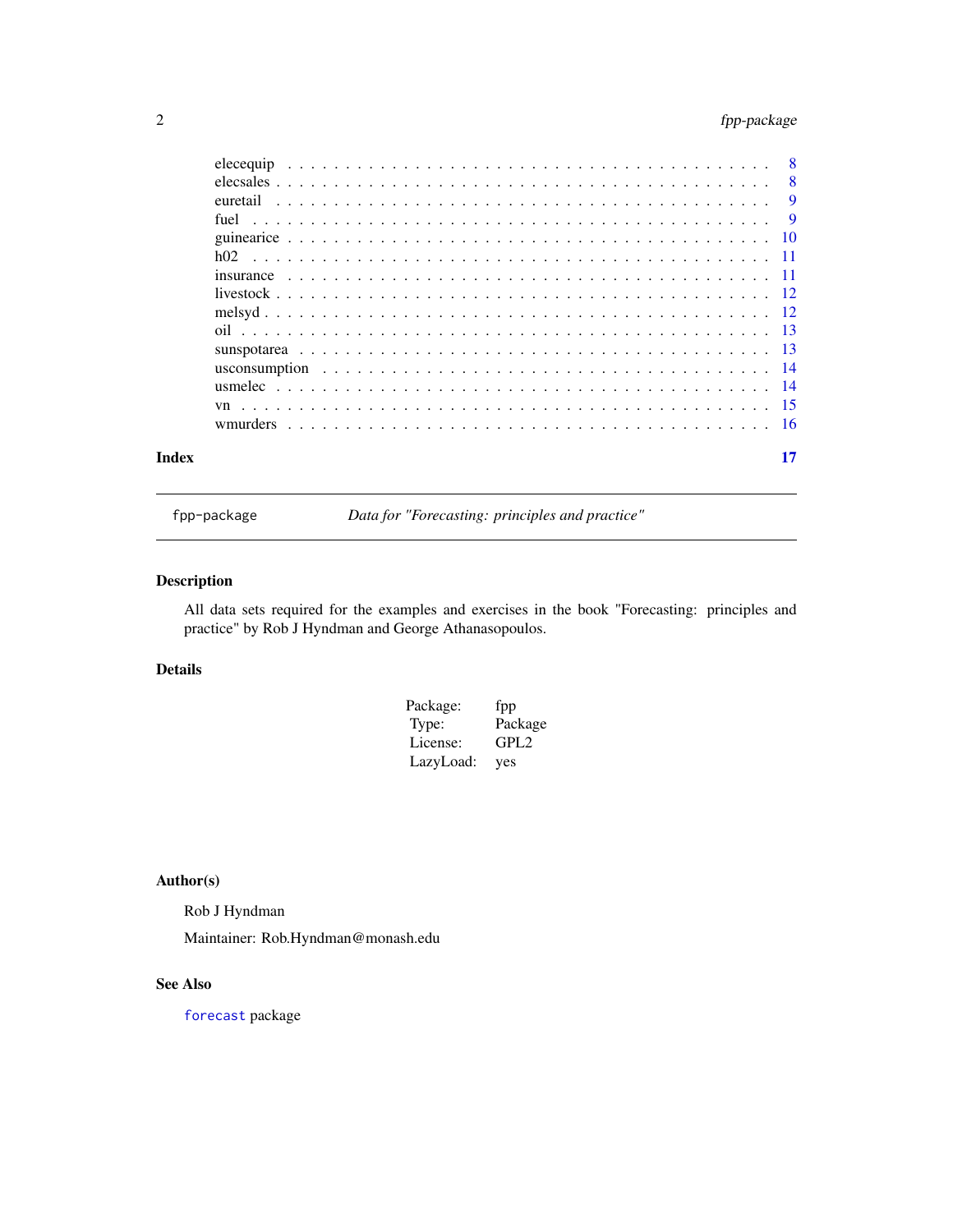<span id="page-2-0"></span>Total monthly scripts for pharmaceutical products falling under ATC code A10, as recorded by the Australian Health Insurance Commission.

# Usage

data(a10)

#### Format

Monthly time series of class ts.

#### Source

Medicare Australia

# Examples

plot(a10) seasonplot(a10)

ausair *Air Transport Passengers Australia*

# Description

Total annual air passengers including domestic and international aircraft passengers of air carriers registered in Australia. 1970-2009.

# Usage

data(ausair)

# Format

Annual time series of class ts.

#### Source

World Bank. <data.is/x5KiEO>

# Examples

plot(ausair)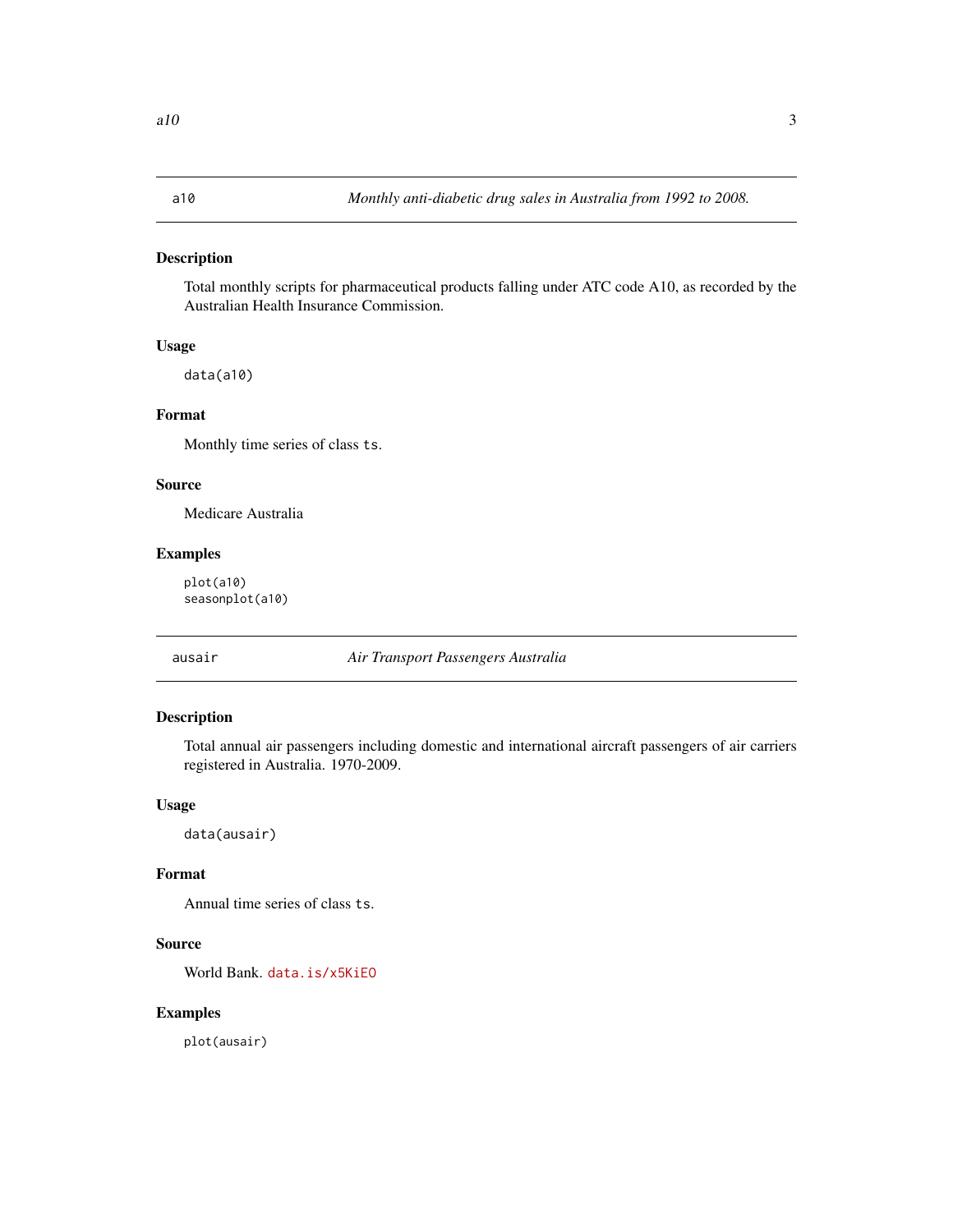<span id="page-3-0"></span>

Total quarterly beer production in Australia (in megalitres) from 1956:Q1 to 2008:Q3.

# Usage

data(ausbeer)

# Format

Quarterly time series of class ts.

#### Source

Australian Bureau of Statistics. Cat. 8301.0.55.001.

# Examples

data(ausbeer) seasonplot(ausbeer)

austa *International vistors to Australia*

# Description

Total international visitors to Australia. 1980-2010. (millions)

#### Usage

data(austa)

# Format

Annual time series of class ts.

# Source

International Visitor Survey, Tourism Research Australia.

#### Examples

plot(austa)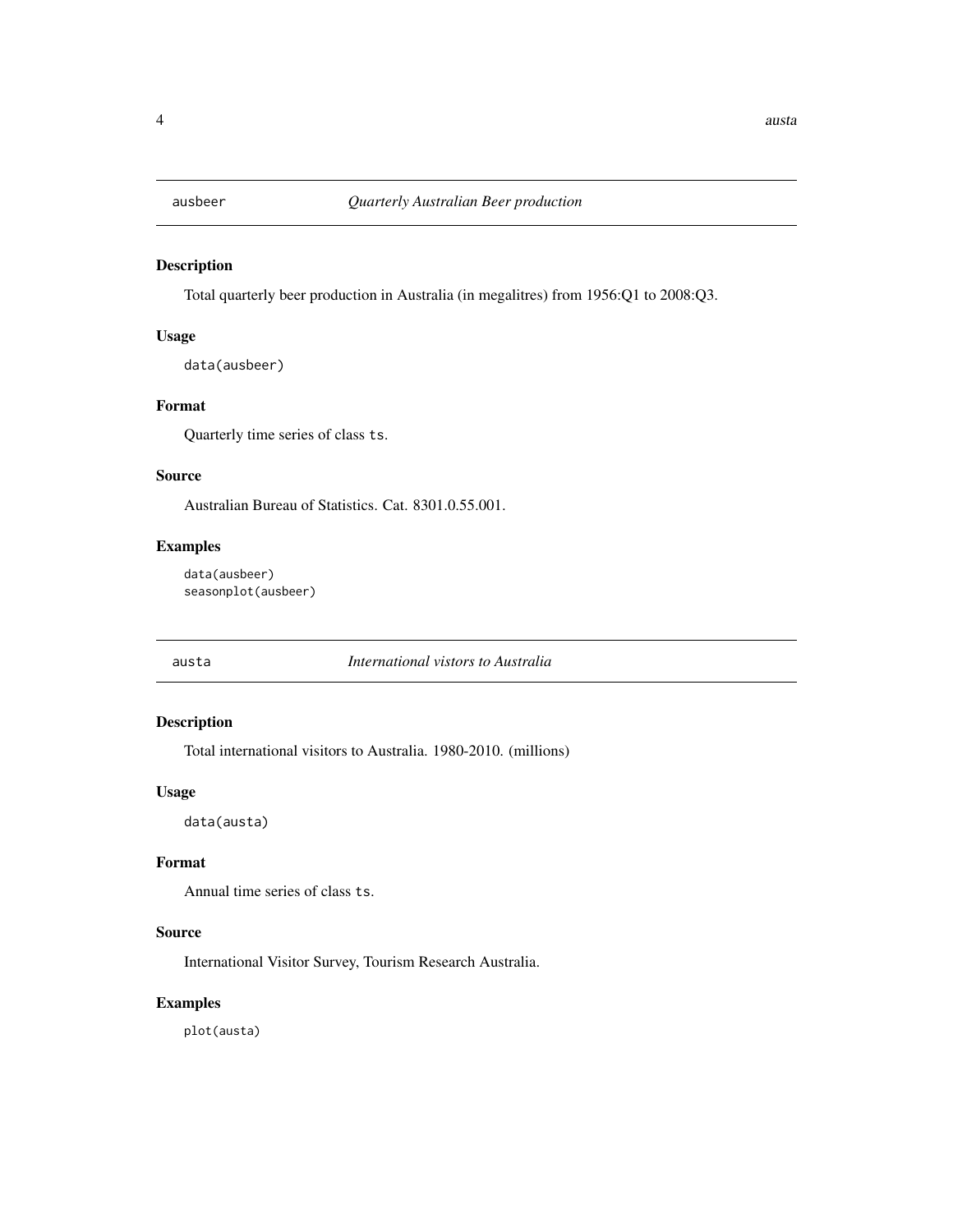<span id="page-4-0"></span>

Quarterly visitor nights spent by international tourists to Australia. 1999-2010.

# Usage

```
data(austourists)
```
# Format

Annual time series of class ts.

#### Source

Tourism Research Australia.

# Examples

plot(austourists)

cafe *Quarterly expenditure on eating out in Australia*

# Description

The total quarterly expenditure on cafes, restaurants and takeway food services in Australia (1982:Q2- 2010:Q4)

# Usage

data(cafe)

### Format

Annual time series of class ts.

#### Source

Australian Bureau of Statistics. Catalogue No. 8501.0

# Examples

plot(cafe)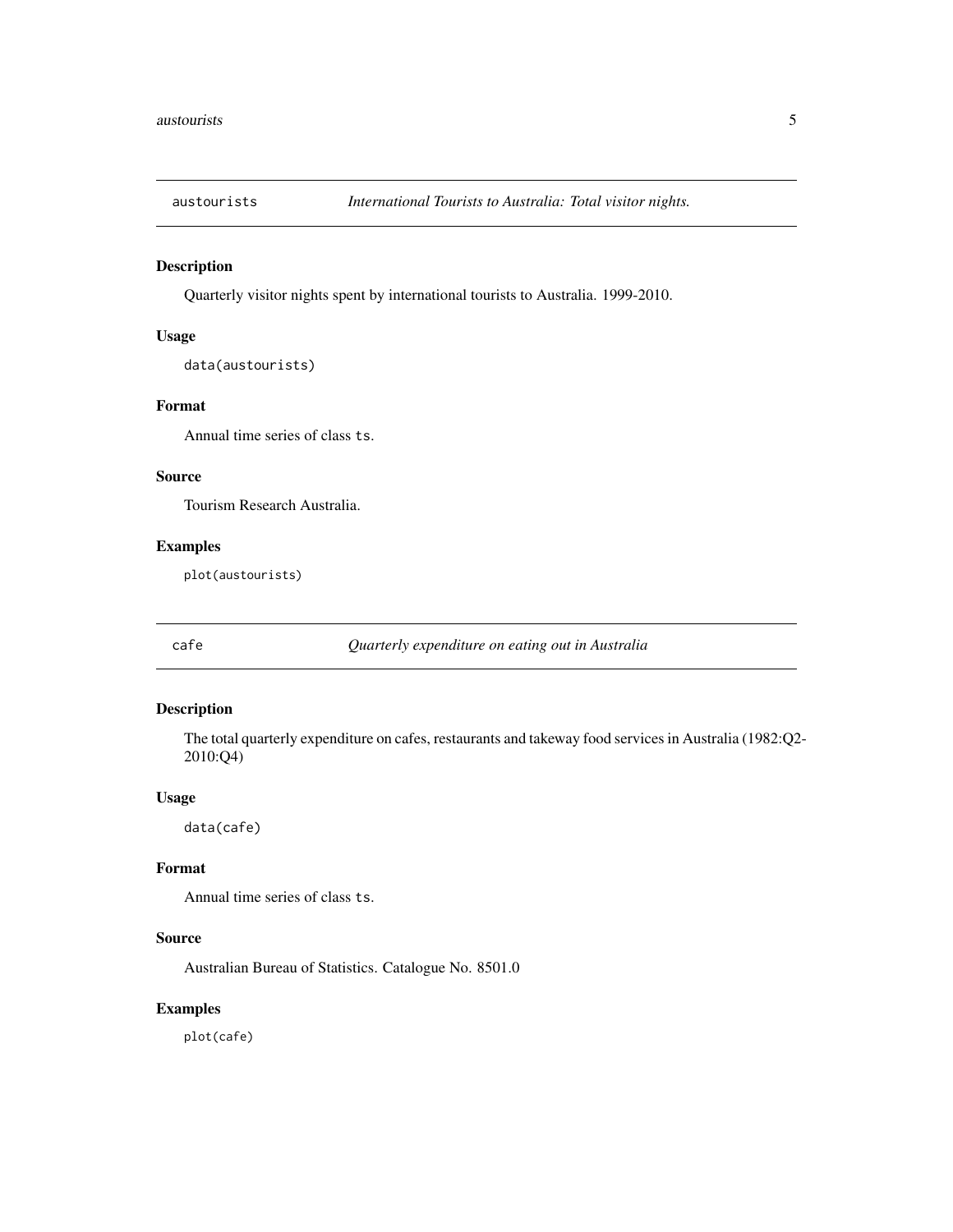<span id="page-5-0"></span>A random sample of 500 observations of customers applying for personal loans at an Australian bank. All customers were 25 years old or under.

#### Usage

```
data(credit)
```
# Format

A data frame with 500 observations on the following 7 variables.

score a numeric vector giving the credit scores calculated by the bank on a scale from 0 to 100.

savings a numeric vector giving the total personal savings of each customer (in thousands of \$).

income a numeric vector giving the total net income of each customer (in thousands of \$).

fte TRUE if the customer has full time employment, and FALSE otherwise.

single TRUE if the customer is single, and FALSE otherwise.

- time.address a numeric vector giving the number of months each customer has lived at their current address.
- time.employed a numeric vector giving the number of months each customer has been with their current employer.

#### Examples

data(credit)

debitcards *Retail debit card usage in Iceland.*

#### **Description**

Retail debit card usage in Iceland (million ISK).

#### Usage

```
data(debitcards)
```
# Format

Annual time series of class ts.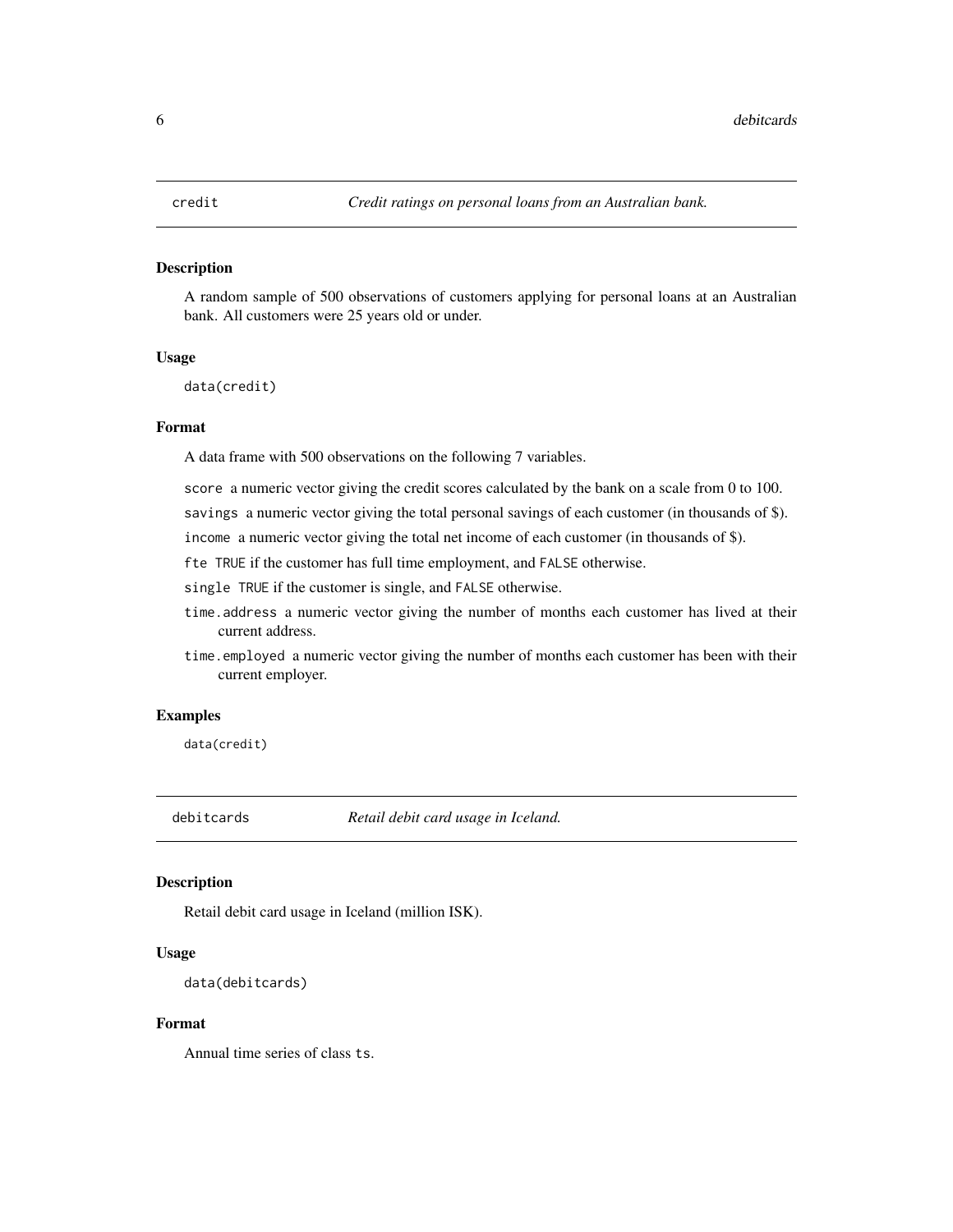#### <span id="page-6-0"></span>departures the contract of the contract of the contract of the contract of the contract of the contract of the contract of the contract of the contract of the contract of the contract of the contract of the contract of the

# Source

Statistics Iceland. <http://data.is/HFzL69>

# Examples

plot(debitcards)

departures *Total monthly departures from Australia*

## Description

Overseas departures from Australia: permanent departures, long-term (more than one year) residents departing, long-term (more than one year) visitors departing, short-term (less than one year) residents departing and short-term (less than one year) visitors departing.

#### Usage

```
data(departures)
```
### Format

Multiple monthly time series of class mts containing the following series:

permanent a monthly time series of the permanent departures from Australia.

reslong a monthly time series of the long-term resident departures from Australia.

vislong a monthly time series of the long-term visitor departures from Australia.

resshort a monthly time series of the short-term resident departures from Australia.

visshort a monthly time series of the short-term visitor departures from Australia.

# Source

Australian Bureau of Statistics. Catalogue No 3401.02.

#### Examples

plot(departures)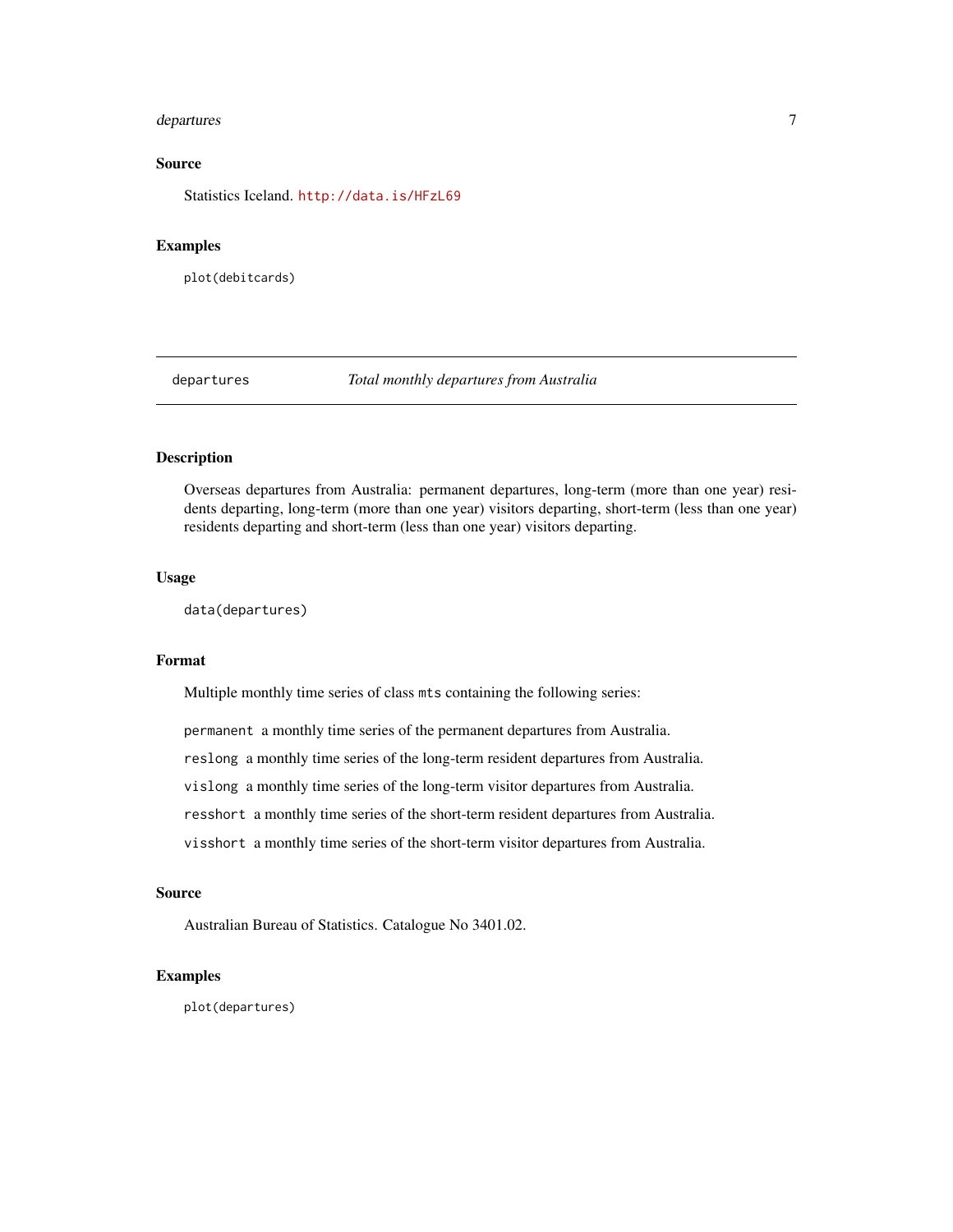<span id="page-7-0"></span>

Manufacture of electrical equipment: computer, electronic and optical products. Data adjusted by working days; Euro area (16 countries). Industry new orders index. 2005=100.

# Usage

data(elecequip)

# Format

Time series object of class ts.

# Source

Eurostat. <data.is/y6dO8i>

# Examples

plot(elecequip)

elecsales *Electricity sales to residential customers in South Australia.*

# Description

Annual electricity sales for South Australia in GWh from 1989 to 2008. Electricity used for hot water has been excluded.

#### Usage

data(elecsales)

### Format

Time series object of class ts.

# Source

Australian Energy Market Operator.

# Examples

plot(elecsales)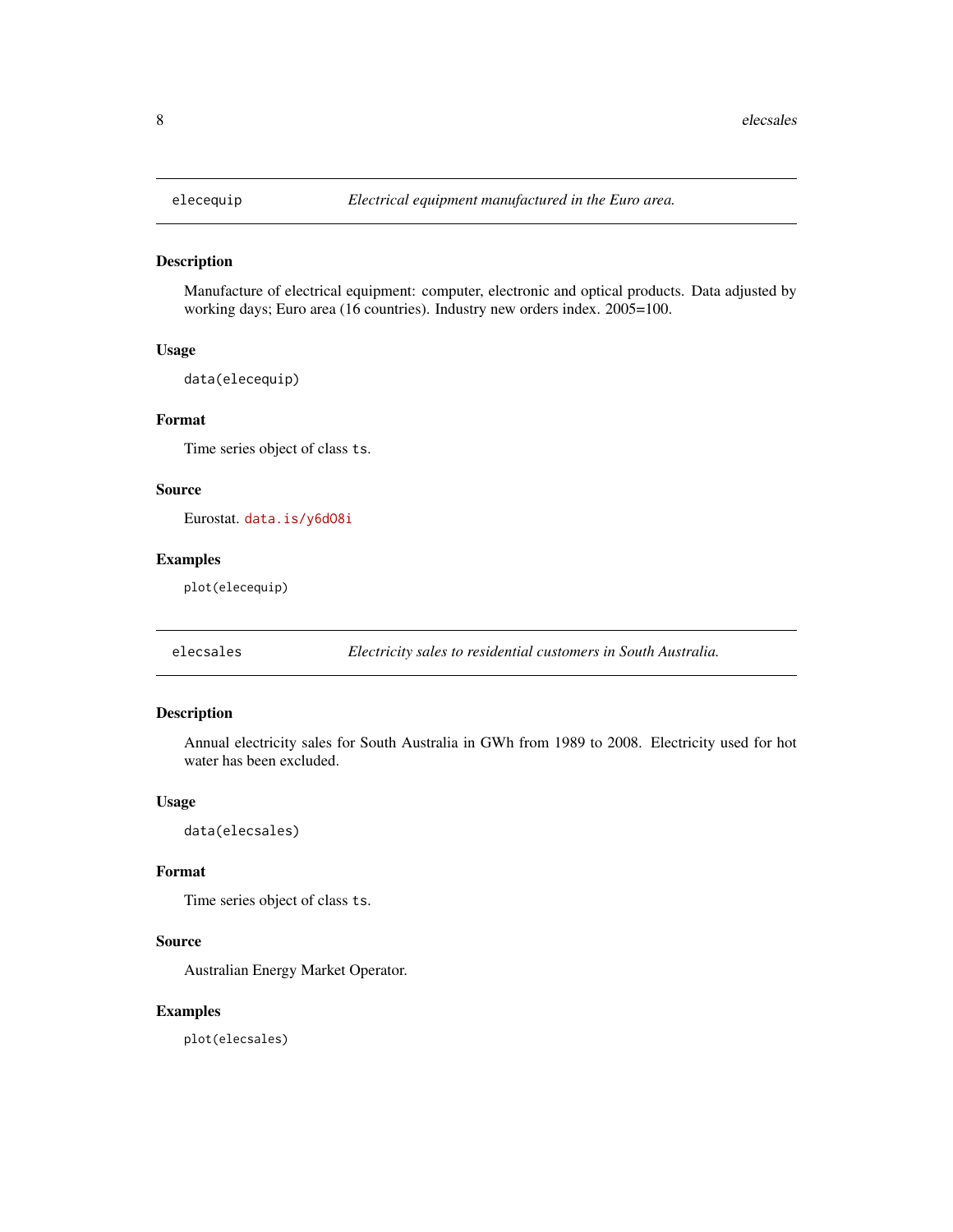<span id="page-8-0"></span>

Quarterly retail trade index in the Euro area (17 countries), 1996-2011, covering wholesale and retail trade, and repair of motor vehicles and motorcycles. (Index: 2005 = 100).

#### Usage

data(euretail)

# Format

Annual time series of class ts.

# Source

Eurostat. <http://data.is/IdKyZr>

## Examples

plot(euretail)

fuel *Fuel economy data on 2009 vehicles in the US.*

# Description

Fuel economy data taken from <http://www.fueleconomy.gov/feg/advancedSearch.htm> with search options

- Year: 2009
- Vehicle/Fuel: Regular Gasoline
- Transmission: Automatic
- Drive Type: FWD, RWD
- Cylinders: 3-5

Then GAS/E85 vehicles were removed.

#### Usage

data(fuel)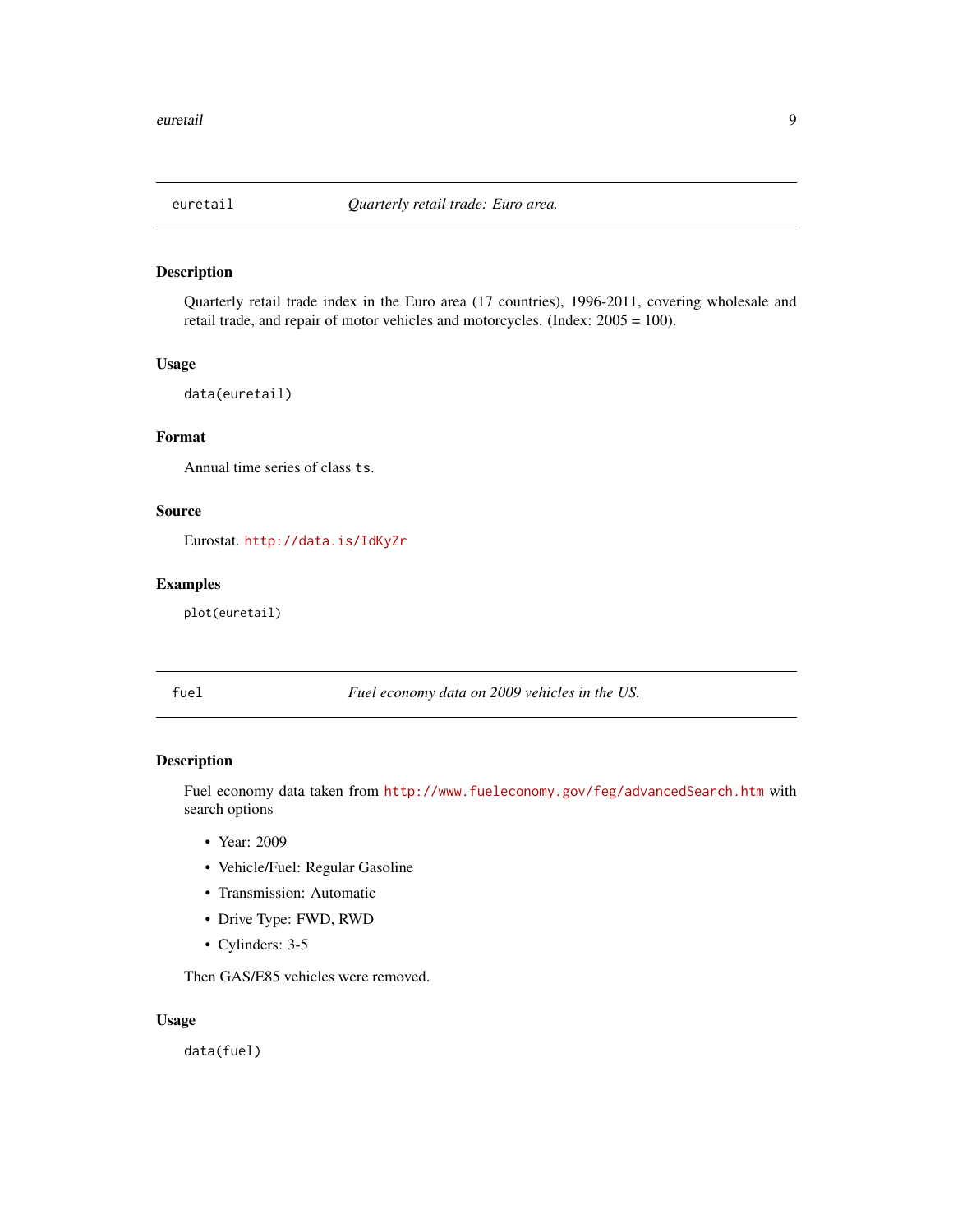### <span id="page-9-0"></span>Format

fuel is a data frame with 134 observations on the following 8 variables.

Model a factor indicating the model of each vehicle.

Cylinders a numeric vector with the number of cylinders of each vehicle

Litres a numeric vector with the engine size in litres.

- Barrels a numeric vector containing the energy impact score: an estimate of the average number of barrels of petroleum used per year.
- City a numeric vector with estimated city mpg
- Highway a numeric vector with estimated highway mpg
- Cost a numeric vector containing annual fuel cost in US\$
- Carbon a numeric vector containing the carbon footprint: the car's average CO2 emissions in tons per year, along with the CO2 emitted in producing and distributing the fuel.

# Source

<http://www.fueleconomy.gov/feg/>

# Examples

data(fuel)

guinearice *Rice production (Guinea)*

### Description

Total annual rice production (million metric tons) for Guinea. 1970-2009.

#### Usage

data(guinearice)

#### Format

Annual time series of class ts.

#### Source

World Bank. <data.is/whKD8H>

# Examples

plot(guinearice)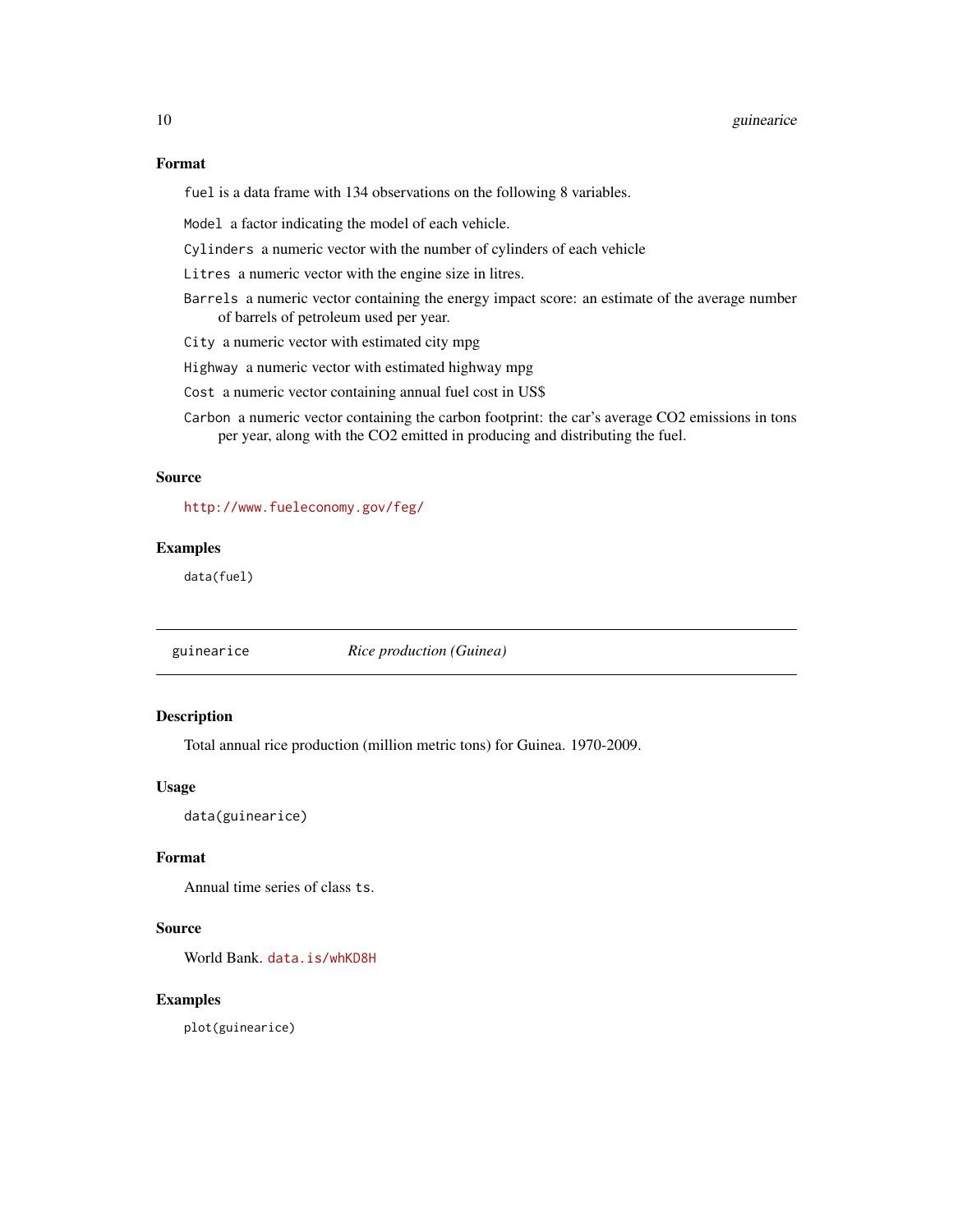<span id="page-10-0"></span>Total monthly scripts for pharmaceutical products falling under ATC code H02, as recorded by the Australian Health Insurance Commission. Measured in millions of scripts.

#### Usage

data(h02)

#### Format

Monthly time series of class ts.

#### Source

Medicare Australia

#### Examples

plot(h02) seasonplot(h02)

insurance *Insurance quotations and advertising expenditure.*

### Description

Monthly quotations and monthly television advertising expenditure for a US insurance company. January 2002 to April 2005.

# Usage

data(insurance)

#### Format

Monthly time series of class ts.

#### Source

Kindly provided by Dave Reilly, Automatic Forecasting Systems.

#### Examples

plot(insurance)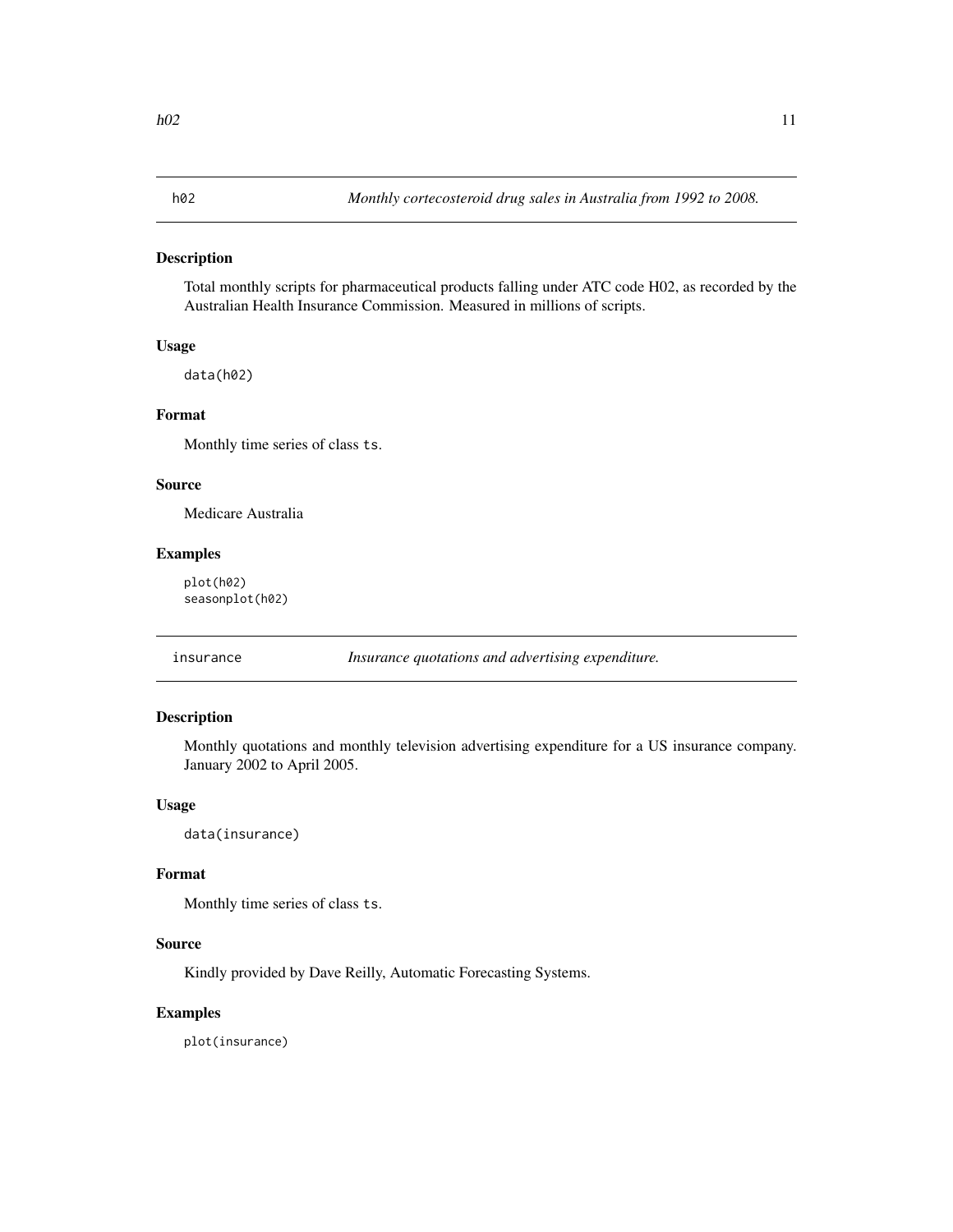<span id="page-11-0"></span>

Annual sheep livestock numbers in Asia.

#### Usage

data(livestock)

# Format

Annual time series of class ts.

#### Source

United Nations. <http://data.is/GFxwQi>

# Examples

plot(livestock)

melsyd *Total weekly air passenger numbers on Ansett airline flights between Melbourne and Sydney, 1987–1992.*

### Description

Air traffic numbers are in thousands, and divided into first class, business class and economy class. There was a major pilots' industrial dispute during the data period resulting in some weeks with zero traffic. There was also at least two changes in the definitions of passenger classes.

# Usage

data(melsyd)

#### Format

Multiple time series of class mts.

#### Source

Ansett Airlines (which no longer exists).

# Examples

plot(melsyd)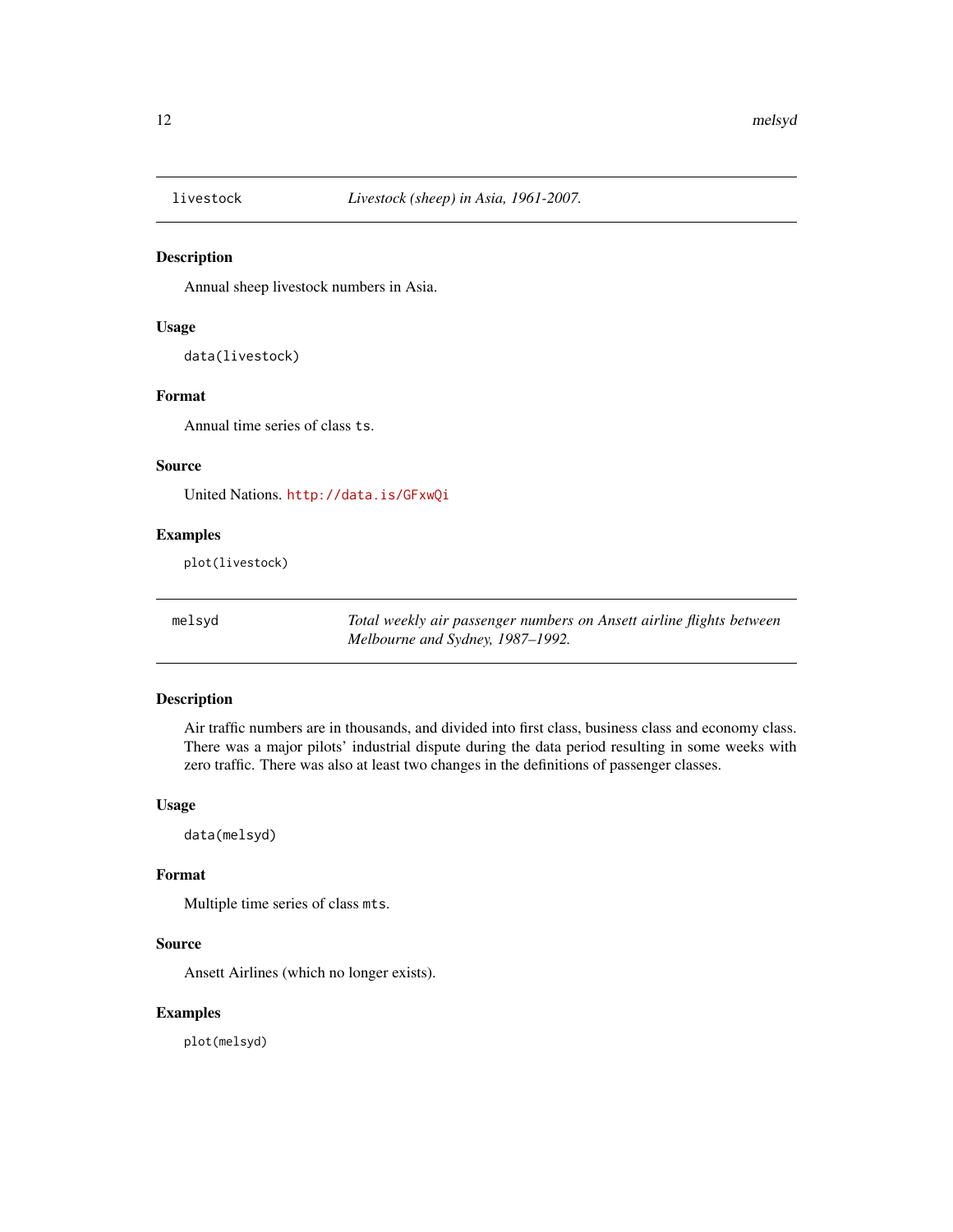<span id="page-12-0"></span>Annual oil production (millions of tonnes), Saudi Arabia, 1965-2010.

#### Usage

data(oil)

# Format

Annual time series of class ts.

#### Source

BP. <http://data.is/GEOHU3>

#### Examples

plot(oil)

sunspotarea *Annual average sunspot area (1875-2011)*

# Description

Annual averages of the daily sunspot areas (in units of millionths of a hemisphere) for the full sun. Sunspots are magnetic regions that appear as dark spots on the surface of the sun. The Royal Greenwich Observatory compiled daily sunspot observations from May 1874 to 1976. Later data are from the US Air Force and the US National Oceanic and Atmospheric Administration. The data have been callibrated to be consistent across the whole history of observations. More information is available at <http://solarscience.msfc.nasa.gov/greenwch.shtml>.

#### Usage

```
data(sunspotarea)
```
# Format

Annual time series of class ts.

#### Source

NASA. [http://solarscience.msfc.nasa.gov/greenwch/sunspot\\_area.txt](http://solarscience.msfc.nasa.gov/greenwch/sunspot_area.txt)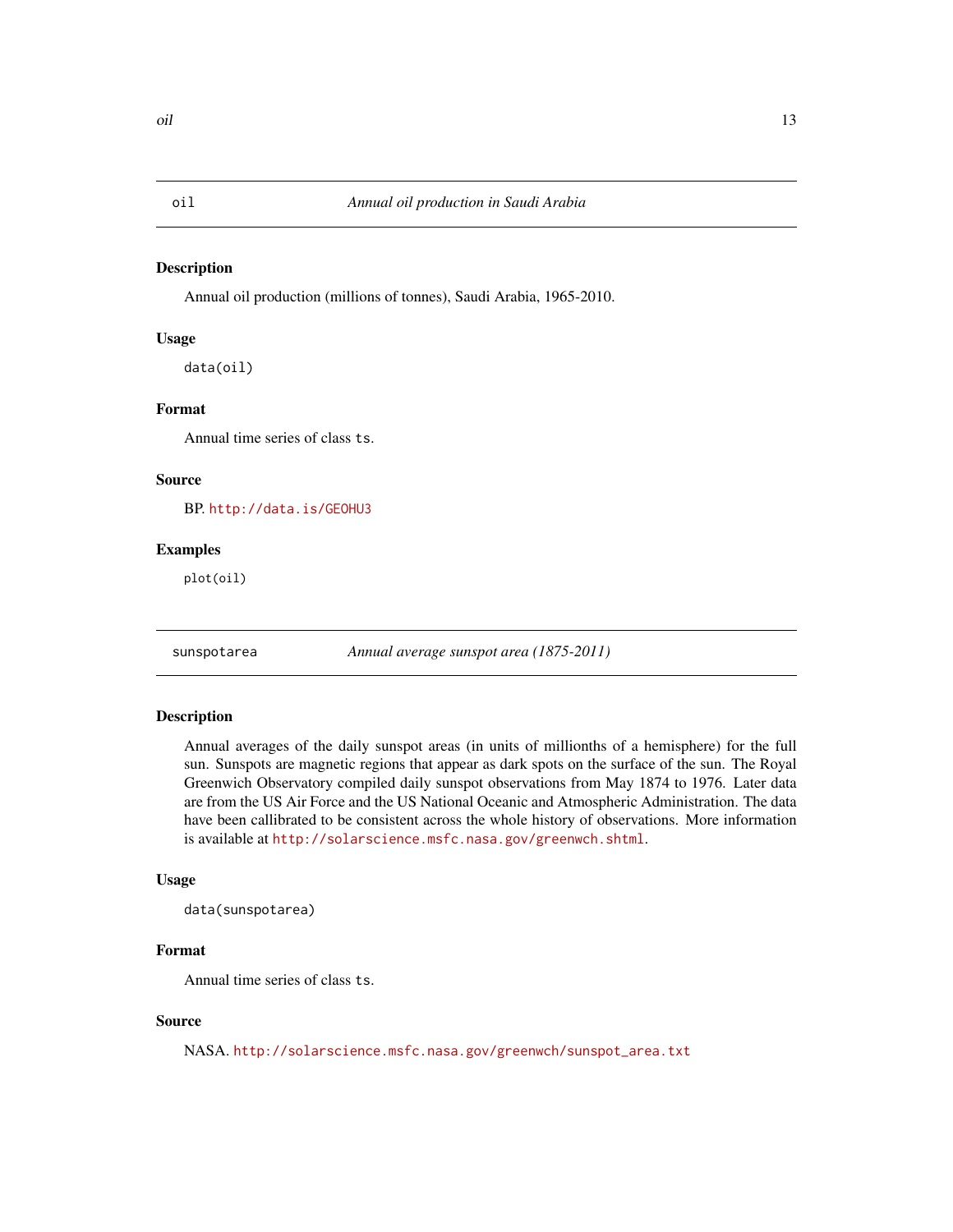<span id="page-13-0"></span>14 usmelectors and the state of the state of the state of the state of the state of the state of the state of the state of the state of the state of the state of the state of the state of the state of the state of the stat

#### Examples

plot(sunspotarea)

usconsumption *Growth rates of personal consumption and personal income in the USA.*

#### Description

Percentage changes in quarterly personal consumption expenditure and personal disposable income for the US, 1970 to 2010.

#### Usage

data(usconsumption)

# Format

Time series object of class ts.

# Source

Federal Reserve Bank of St Louis. <http://data.is/AnVtzB>. <http://data.is/wQPcjU>.

#### Examples

plot(usconsumption)

usmelec *Electricity monthly total net generation. January 1973-October 2010.*

#### Description

Electricity net generation measured in billions of kilowatt hours (kWh).

# Usage

```
data(usmelec)
```
# Format

Time series object of class ts.

# Source

US Energy Information Administration. <http://data.is/zgRWCO>.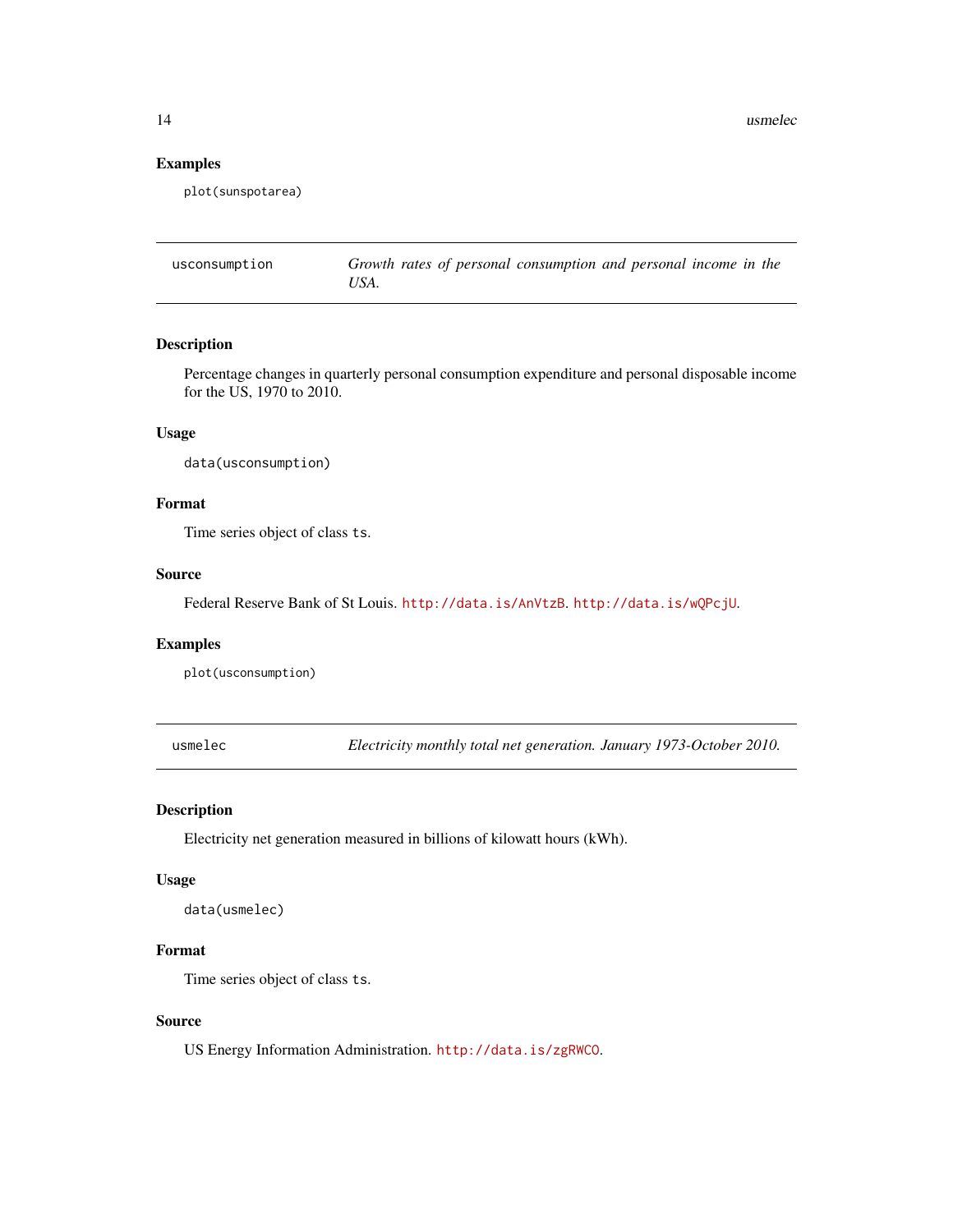# <span id="page-14-0"></span>Examples

plot(usmelec)

vn *Quarterly visitor nights for various regions of Australia.*

# Description

Total quarterly visitor nights from 1998-2011 for eight regions of Australia:

Sydney The Sydney metropolitan area.

NSW New South Wales other than Sydney

Melbourne The Melbourne metropolitan area.

VIC Victoria other than Melbourne.

BrisbaneGC The Brisbane and Gold Coast area.

QLD Queensland other than Brisbane and the Gold Coast.

Capitals The other five capital cities: Adelaide, Hobart, Perth, Darwin and Canberra.

Other All other areas of Australia.

# Usage

data(vn)

# Format

Time series object of class mts.

#### Source

Tourism Research Australia.

# Examples

plot(vn)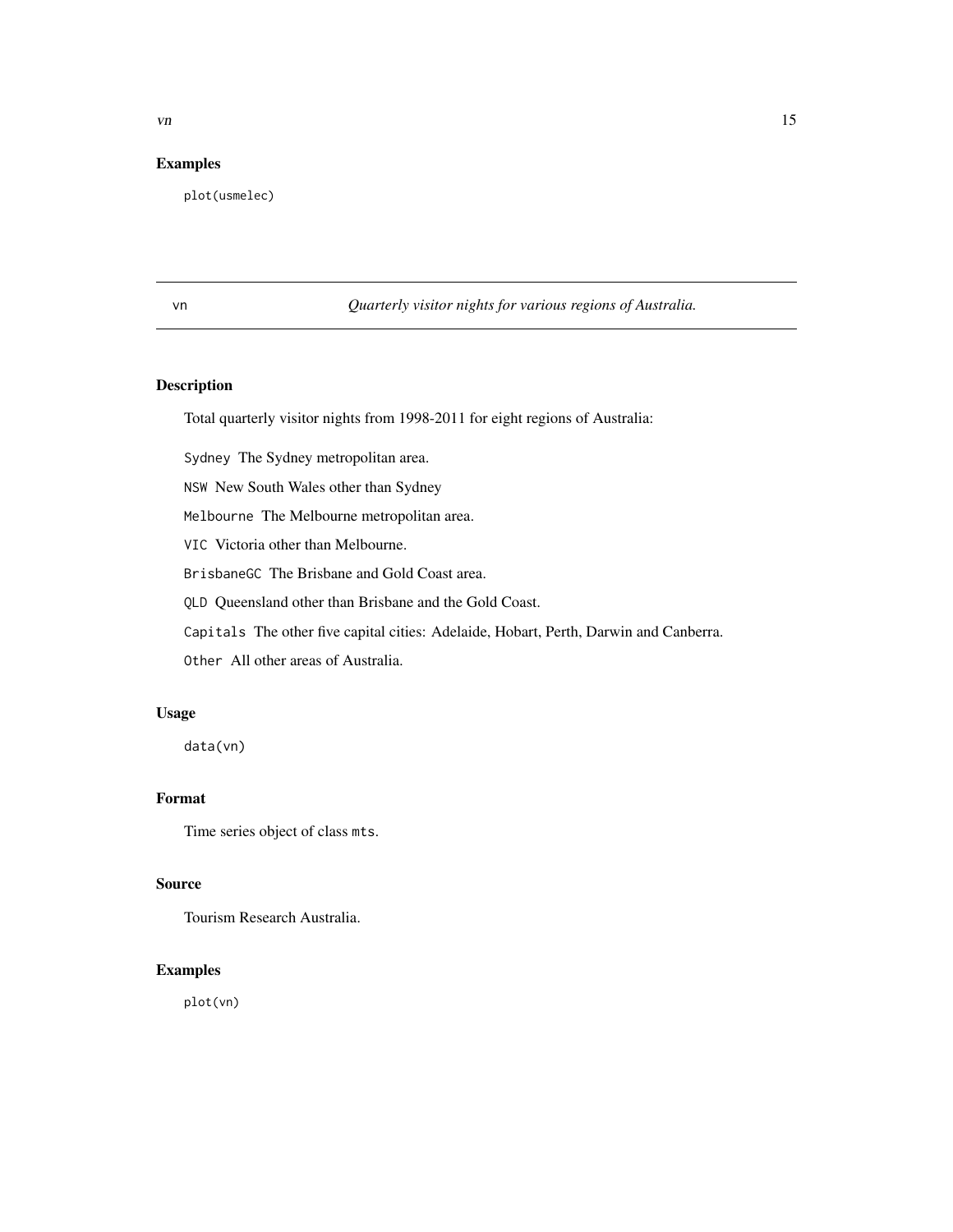<span id="page-15-0"></span>

Total Murdered women, per 100 000 standard population.

# Usage

data(h02)

# Format

Monthly time series of class ts.

# Source

Gapminder Foundation. <http://data.is/XKa24F>

# Examples

plot(wmurders)